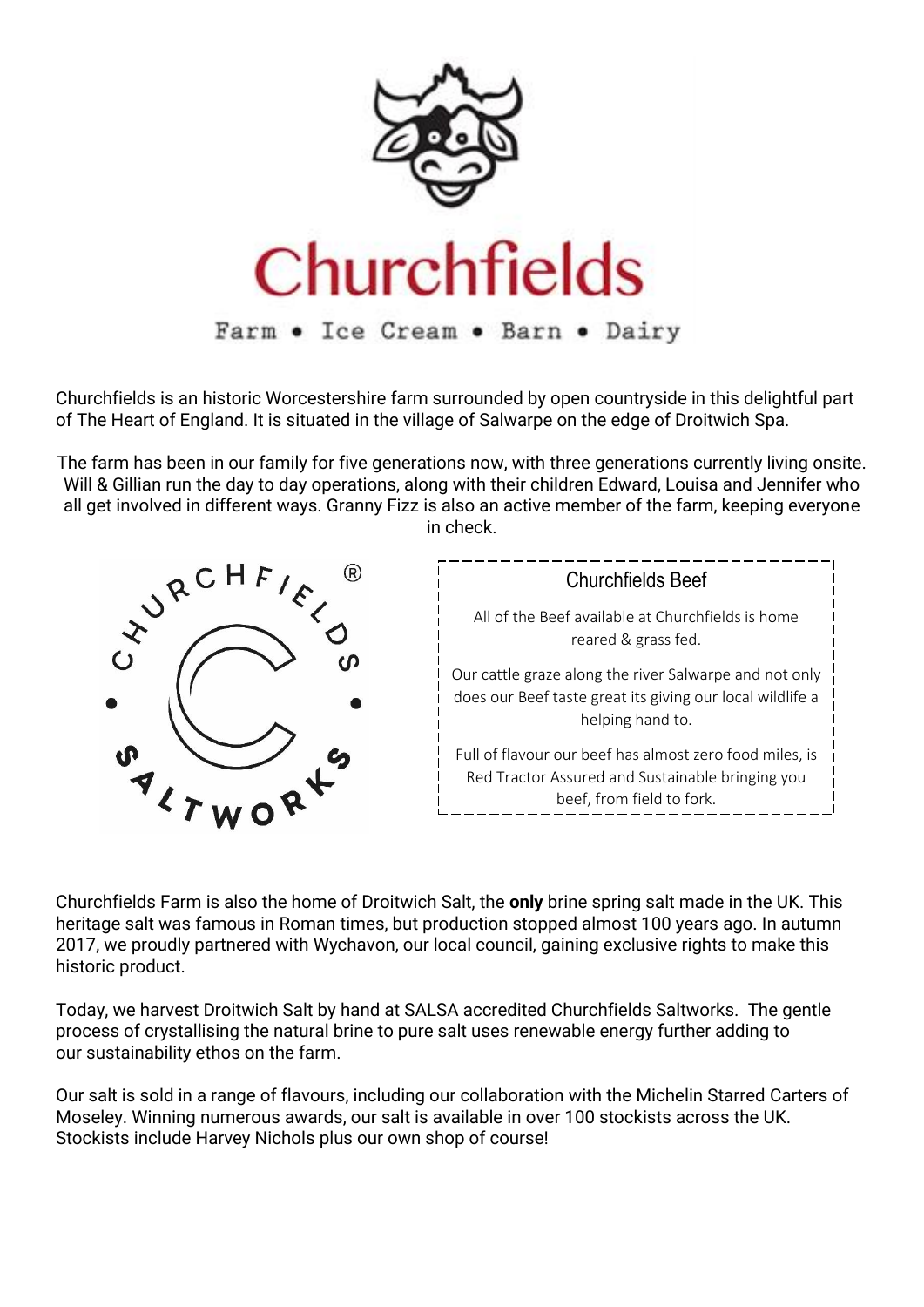

Farm . Ice Cream . Barn . Dairy

# **Hot Drinks**

|                                                             |      | <b>Cold Drinks</b>                                |      |  |
|-------------------------------------------------------------|------|---------------------------------------------------|------|--|
| <b>Breakfast Tea</b>                                        | 2.10 |                                                   |      |  |
| <b>Selection of Tea's</b>                                   | 2.10 | Coca Cola/Diet Coke Can                           | 1.60 |  |
| earl grey, fruit tea, camomile, red bush                    |      | <b>Heartsease Farm Sparkling</b>                  | 2.75 |  |
| Americano                                                   | 2.80 | traditional lemonade, raspberry                   |      |  |
| Cappuccino                                                  | 3.20 | lemonade, elderflower presse                      |      |  |
| Latte                                                       | 3.20 | Childs Orange juice carton                        | 1.10 |  |
| <b>Flat White</b>                                           | 3.20 | Bensons Orange or Apple juice                     | 2.10 |  |
| Mocha                                                       | 3.30 | <b>Still or Sparkling Water</b>                   | 1.20 |  |
| <b>Hot Chocolate</b>                                        | 3.20 | Freak-Shakes - all served with whipped            |      |  |
| <b>Luxury Hot Chocolate</b>                                 | 4.20 | cream wafer & flake                               | 4.95 |  |
| with Cadbury flake, whipped cream & marshmallows            |      |                                                   |      |  |
| <b>Baby-ccino</b>                                           | 1.10 | Vanilla Seed                                      |      |  |
| Choco-ccino                                                 | 2.50 | <b>Summer Strawberry</b>                          |      |  |
| <b>Iced Coffee</b>                                          | 3.75 | <b>Rich Chocolate</b><br>$\overline{\phantom{a}}$ |      |  |
| add flavoured syrup – Salted Caramel, Hazelnut, Vanilla 75p |      | <b>Salted Caramel</b><br>-                        |      |  |
|                                                             |      | <b>Speculoos</b>                                  |      |  |
|                                                             |      |                                                   |      |  |

-

## **Churchfields Ice Cream**

Ice Cream by the scoop - Available in cone or tubs

| Childs scoop | 2.00 |
|--------------|------|
| Single Scoop | 2.60 |
| Double Scoop | 4.20 |
| Triple Scoop | 5.50 |

**Churchfields Desserts** – *Available as a Ice Cream Sundae 5.50 or Toasted Belgian* Waffle 6.25 (unless stated)

- **Speculoos -** Vanilla Ice Cream with Speculoos crumb, Speculoos sauce, whipped cream & wafer
- **Chocolate O-re-O –** Vanilla Seed & Rich Chocolate Ice Cream with cookie crumb, milk chocolate sauce, whipped cream & wafer
- **Strawberry Shortbread –** Vanilla Seed & Summer Strawberry ice cream with shortbread, strawberry sauce, whipped cream & wafer
- **Kinder-Ella**  Vanilla Seed & Rich Chocolate Ice Cream with white chocolate & **nut** sauce, chopped **nuts,** whipped cream & wafer £6.75

### *See our specials board for this weeks special dessert*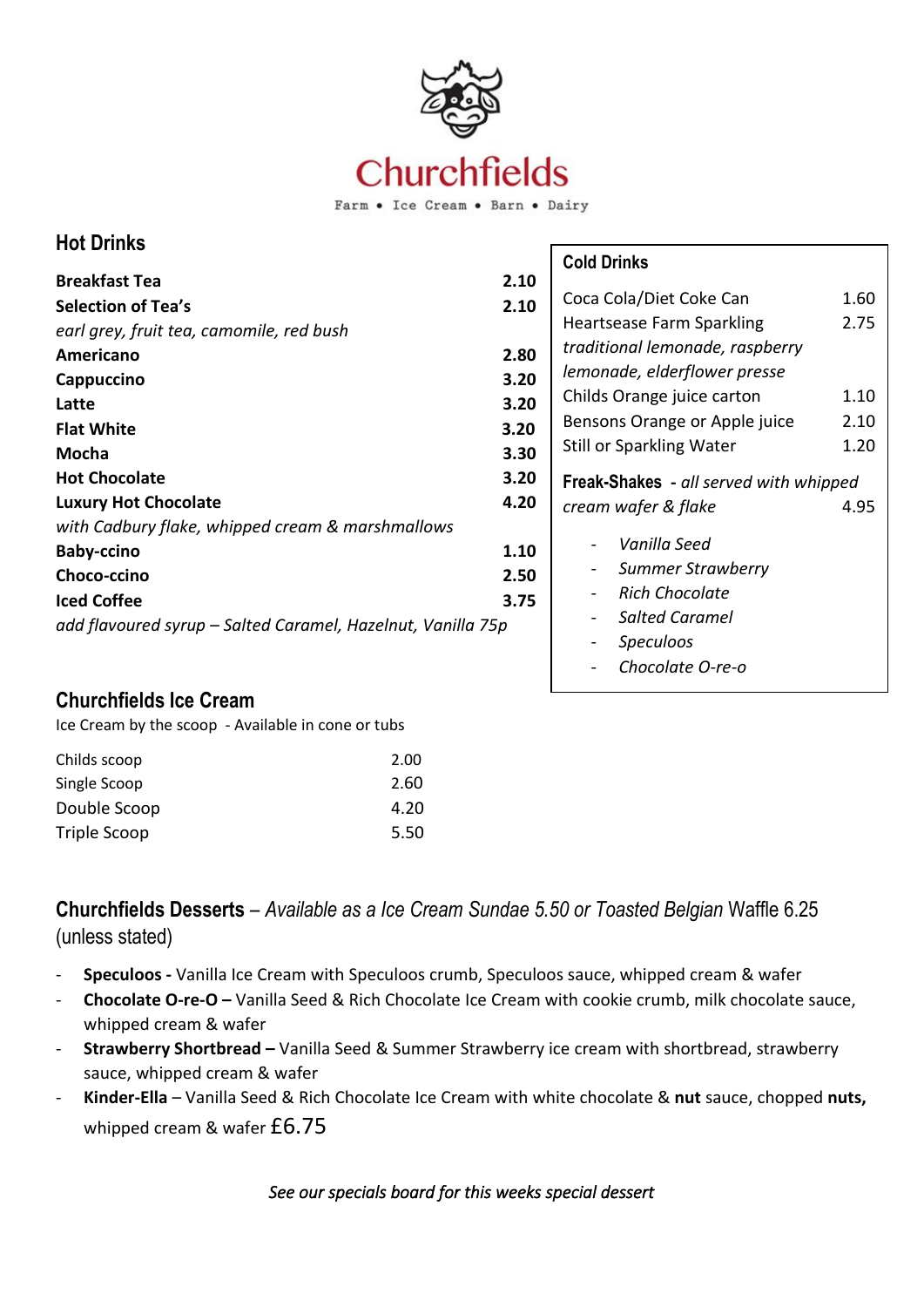

Please feel free to order using our new QR Code by scanning the code on your table, drinks & food will then be brought to your table. Alternatively, you can order with a member of our team from your table

# Here at Churchfields we pride ourselves in using fresh produce which is why we use only our own home reared pork sausages, from field to fork!

Breakfast Menu Served 10am – 11:30am

| <b>Farmer's Breakfast</b><br>Smoked bacon, local pork sausage, free-range egg, baked beans, butchers black pudding,<br>grilled tomato & hash brown |      |
|----------------------------------------------------------------------------------------------------------------------------------------------------|------|
| Gardener's Breakfast (v)<br>Vegetarian sausages, free range egg, baked beans, tomato & hash brown                                                  | 8.50 |
| <b>Bacon (gfo) or Sausage Bap</b><br>Smoked bacon or pork sausage served on brioche bun<br>Add a Fried egg 50p                                     | 3.50 |
| Veggie Sausage Bap (v)<br>Vegetarian sausage served on brioche bun                                                                                 | 3.50 |
| Classic Beans on Toast (v) (gfo)                                                                                                                   | 3.50 |
| Classic Scrambled Egg on Toast (v) (gfo)                                                                                                           | 4.25 |
| <b>Little Farmers Breakfast</b><br>Smoked bacon, local pork sausage, baked beans & free range egg                                                  | 4.95 |
| Little Gardeners Breakfast (v)<br>vegetarian sausage, free range egg, hash brown & baked beans                                                     | 4.95 |
| Mini Beans on Toast (v) (gfo)                                                                                                                      | 2.75 |
| Mini Scrambled Eggs on Toast (v)(gfo)                                                                                                              | 3.50 |
| Toast & Butter (v) (gfo)<br>Add jam 50p                                                                                                            | 2.50 |
| Toasted Teacake & butter (v)<br>Add jam 50p                                                                                                        | 2.50 |